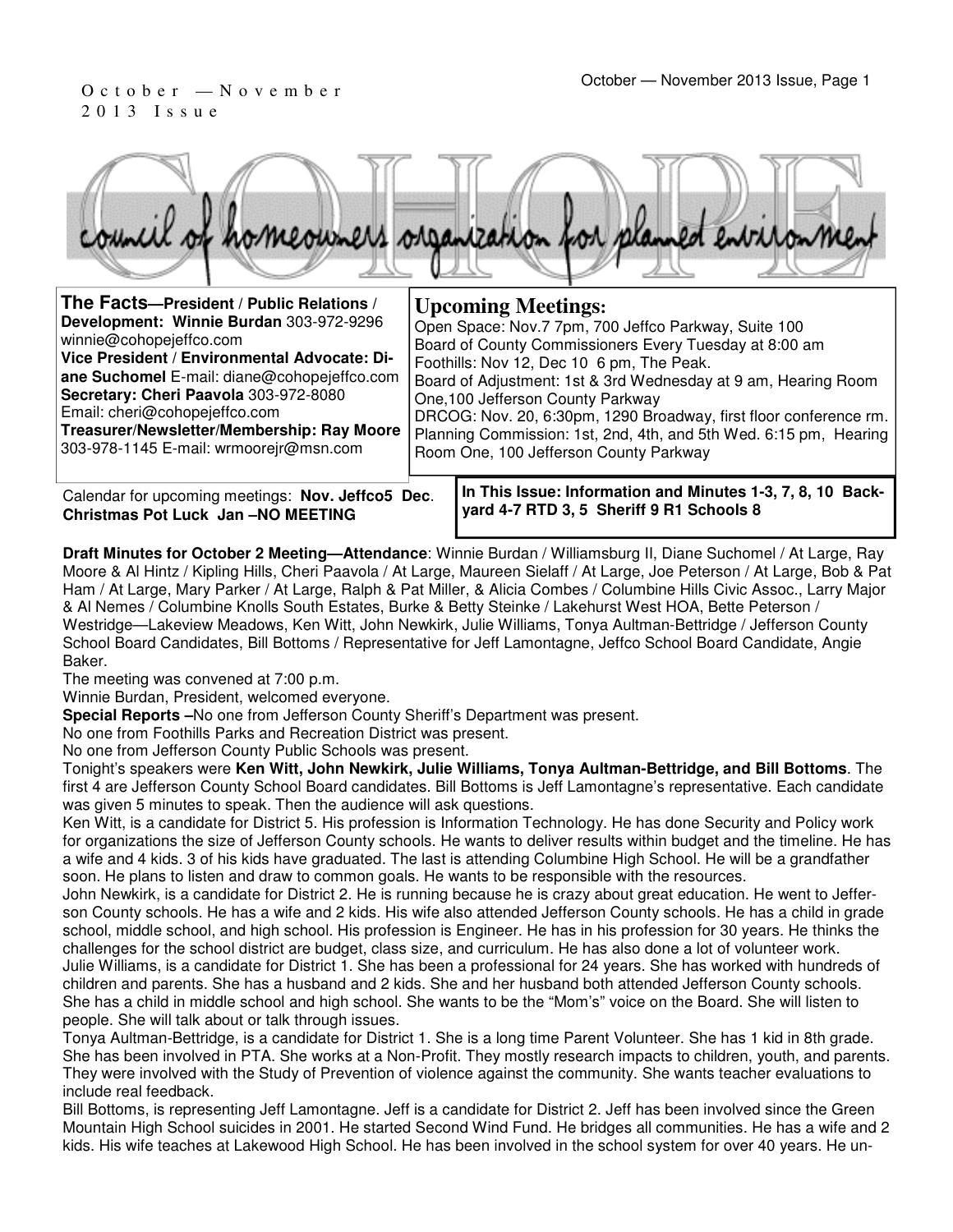derstands that 70% of the voters do not have kids in the school system. He wants to provide accountability and clear transparency.

Questions - Do you support Jeffco school system participating in the in Bloom data system?

Ken said that this is his background. There are 2 pieces involved. The Dashboard has been approved for Pilot. It is currently in place. The In Bloom software is the second piece. He is concerned about how careful they are about that we ask of students and how the information is used. He is also concerned about the consolidation system in In Bloom software. It is a database, but what data is in it. It is a new software package. The costs may escalate and become out of control. It has not been adequately researched. In Bloom is a Non-Profit business. He considers it to be risky. John is not opposed to the Dashboard. Technology is a tool. He is concerned that they are collecting data from students and teachers. Then they are uploading the information to a national depository. He is also concerned about how In Bloom will use the information. He is concerned about "late bloomers". The information may be used to steer the students away from some opportunities.

Julie wants to protect the privacy of the students and teachers. There is a potential to collect over 400 data points. But what the data points are has not been disclosed. Information is also collected from third parties. The security of the system is the responsibility of the Schools. She is not OK with the national database.

Tonya wanted to make sure we knew what In Bloom is. They collect test data, grade data, teacher data, and attendance data. There is an agreement on the website. In Bloom is accountable if a data leak comes from them. She has concerns about privacy and security. She wants a committee of teachers, IT, legal representatives to look into it. She is for using the software if it passes a Security Audit. For privacy concerns, she hopes that they only collect information that can affect the student's progress. She is excited about the possibilities that In Bloom provides.

Bill said that all of the data collected by In Bloom is already being collected in various databases. In Bloom just brings it into 1 database. Teachers are excited about using it. He said that Jeff is also concerned about Security and Privacy. If the Audit is good, Jeff is for it. The purpose of the software is sound.

Several candidates had left by this time due to other commitments.

Question - Are our students safe?

Tonya said that a good crisis response plan exists now. The schools just have to keep with it. They have been Target Hardening which means that there is 1 entry point and it is secure. They have also been covering glass so someone can not look in from outside. School Resource Officers are using Safe To Tell.

Question - In Bloom again. There is an impression that parents are not in favor of using the software.

Bill said that teachers are supporting it. In his position, he is supporting it. He has a personal experience where his son's test scores were available to him before they were to his son. He believes that In Bloom will make teachers more effective and parents will be better informed. He thinks that parent's concerns will be calmed by the Audit.

Tonya said that she has listened to the concerns of several parents. Some don't want the software. Some do want the software. The dashboard is still in pilot. Parents have the option to opt out of the dashboard. Nationally, In Bloom is brand new. It does not have a lot of data. It is on the cutting edge.

Question - What is your position on Amendment 66?

Bill said that it is controversial. He said that Jefferson county is significantly under funding students. The budget is \$70 - 75M. That breaks down to about \$800 per student. Jeff is in favor of this amendment. The under funding is compromising the students' education. The Board will be responsible for how the funds are spent.

Question - How can the size of the school administration be reduced? The premise is wrong. The Administration Overhead Costs for Jefferson County Schools are 5%. Most businesses consider 8% to be excellent. The norm is 10 - 12%. The number of Administrators has shrunk since 2009. The recent Annual Reports show it that it has increased since 2007. Although the Annual Report was not available this year. It has dropped.

Question - What would prevent administrators from dedicating the new money from Amendment 66 to an area but also moving the currently dedicated funds somewhere else? This could happen. The current budget could be decreased. **Reports from Officers** Roll Call was taken. We had 16 members present and we have a quorum.

**Winnie Burdan, President,** was present. She handed out a copy of a newspaper article on Jefferson County Board of Commissioners being increased from 3 to 5. For more information, go to www.Jeffco5.com.

If you want information when Bill Bottoms sends it to her, please give Winnie your email address.

#### **Diane Suchomel, Vice President,** was present.

The speaker for our Nov. meeting will be Carl Neu, Jeffco 5 group.

Our Adobe-a-Highway Fall Cleanup will be Oct. 5 at 8:30 a.m. If you have not already done so, please sign the waiver. A Community Meeting on the Jared's Nursery rezoning will be on Oct. 3 at 6:00 - 7:00. It involves 23 acres from the pond to Oak St. The proposal is for a 2 phase project to build an event center with indoor sand volleyball courts, restaurant, bar ( possibly including a brew pub or distillery) in the portion of the property that is near the southeastern corner of W Bowles Ave/S Oak St. Only that portion of the property would be rezoned. It would involve the area between where the existing pond along the south side of W Bowles Ave and S Oak St. There would be on-site parking associated with the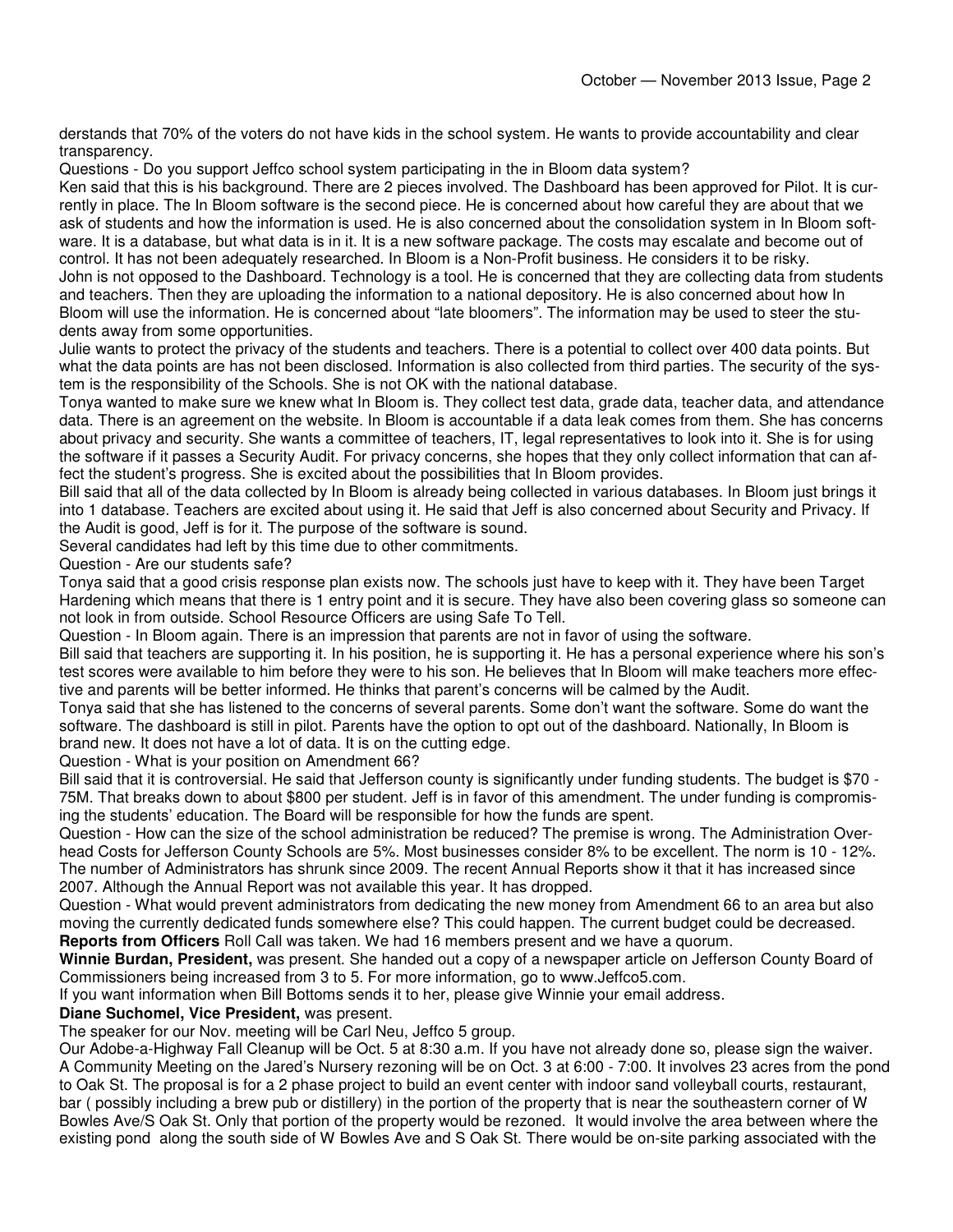event center. They need to amend the existing PD to permit the volleyball courts. The proposal is being made by Mr Lauren Bauman of Kowman LLC, not by Jared's Nursery. The proposed entrance to the event center would be off of S Oak St. (Update—Some COHOPE members attended this community meeting which was fairly well attended by community members. People raised a number of concerns about the proposed development - including impact it would have on traffic on S Oak street which is one lane in either direction in the area where they want to put the driveway entrance to the development; questions about whether there would be a sufficient number of parking spaces on site; concern about the possible impact lighting in parking lot would have on adjacent residential areas, etc. If a formal application for the project is submitted to the County, then the Planning Commission will hold a public hearing on the proposal and

property owners within 500 feet of the property will receive a hearing notice from the County).

A pre-application was filed for the southwest corner of Belleview and S. Alkire St. They want to build an apartment with a max of 280 units. It will be between C-470 and Alkire.

The application for the northwest corner of Bowles and Kipling where they want to build apartments over the existing stores on the west side of the property. It needs to be rezoned to Mixed Use. They will build an access bridge from S. Lewis St. The application is 13-116024PA. The address is 10251 W. Bowles Ave.

The Jefferson County Liquor License Hearing will be Oct. 3. They have 2 "Show Cause" hearings. This usually means that establishments have been caught selling liquor to minors. There is also a Transfer of Ownership Hearing.

A foreclosure has been filed on the building/property that Fun City occupies (9670 W Coal Mine Ave), not on the Fun City business. According to the Jefferson County foreclosure website a foreclosure sale for that property is scheduled to be held on Nov. 6, 2013

**Ray Moore, Treasurer,** was present. We have \$1,762.61. We got our deposit back from the Summerset Festival. It was cancelled due to the wet conditions.

**Cheri Paavola, Secretary,** was present. The Minutes for September were approved with one correction to attendance. **Old Business** There is no information on when our Crime Prevention Deputy can attend our meeting again.

**New Business** Has anyone had Roof Repairs done? One company is asking that home owners sign something that says that they will use the company if they can get your insurance deductible waived. Don't do this. Check out companies with the Better Business Association and Colorado Roofers Association.

#### **Announcements** None.

We adjourned at 8:26 p.m-Cheri Paavola

### **COHOPE Treasury Activity: September 2013 W. R. Moore, Treasurer**

| <b>Beginning Balance Sept 4, 2013</b> | S | 1770.43 |
|---------------------------------------|---|---------|
| <b>Deposits</b>                       | S | 65.00   |
| Summerset refund \$65                 |   |         |
| Withdrawals                           | S | 7.82    |
| Oct Newsletter \$7.82                 |   |         |
| <b>Ending Balance Oct 3, 2013</b>     | S | 1827.61 |

**RTD Board of Directors to Host October, November Telephone Town Hall Meetings** Forums give the public opportunities to ask questions, participate in polls

DENVER, Oct. 14, 2013—The Regional Transportation District (RTD) Board of Directors will host a series of live telephone town hall meetings with constituents between Oct. 24 and Nov. 13. Residents in each of RTD's 15 districts will be called at random through an automated system and invited to take part in the public telephone forums. Those who choose to join in can learn the latest about bus and light rail service, RTD's FasTracks transit expansion program and other projects. The dial-in number for all of the meetings is: 1-877-229-8493, PIN No. 112070.

"The response to our telephone town halls in the past was very positive," said Board Chair Lorraine Anderson. "Not everyone can come to a public meeting, so this allows us to tap into technology to go straight to the people in the comfort of their homes."

These interactive calls will reach out to some 450,000 people across the Denver metro area and allow board directors to converse with community members. Residents simply stay on the line after answering their phones and will be connected to the meeting automatically.

Anyone who doesn't receive a call, but wishes to participate, can dial into the toll free number listed above. During the session, participants can ask their elected board member questions and use their keypad to answer live polls. The schedule for the 2013 telephone town hall meetings is:

Oct. 30, 7:30 p.m.—Director Bruce Daly, District N, which includes western Jefferson County, including Conifer, Evergreen, Lakewood, Littleton and the bulk of the county's unincorporated southwestern area. (see page 5)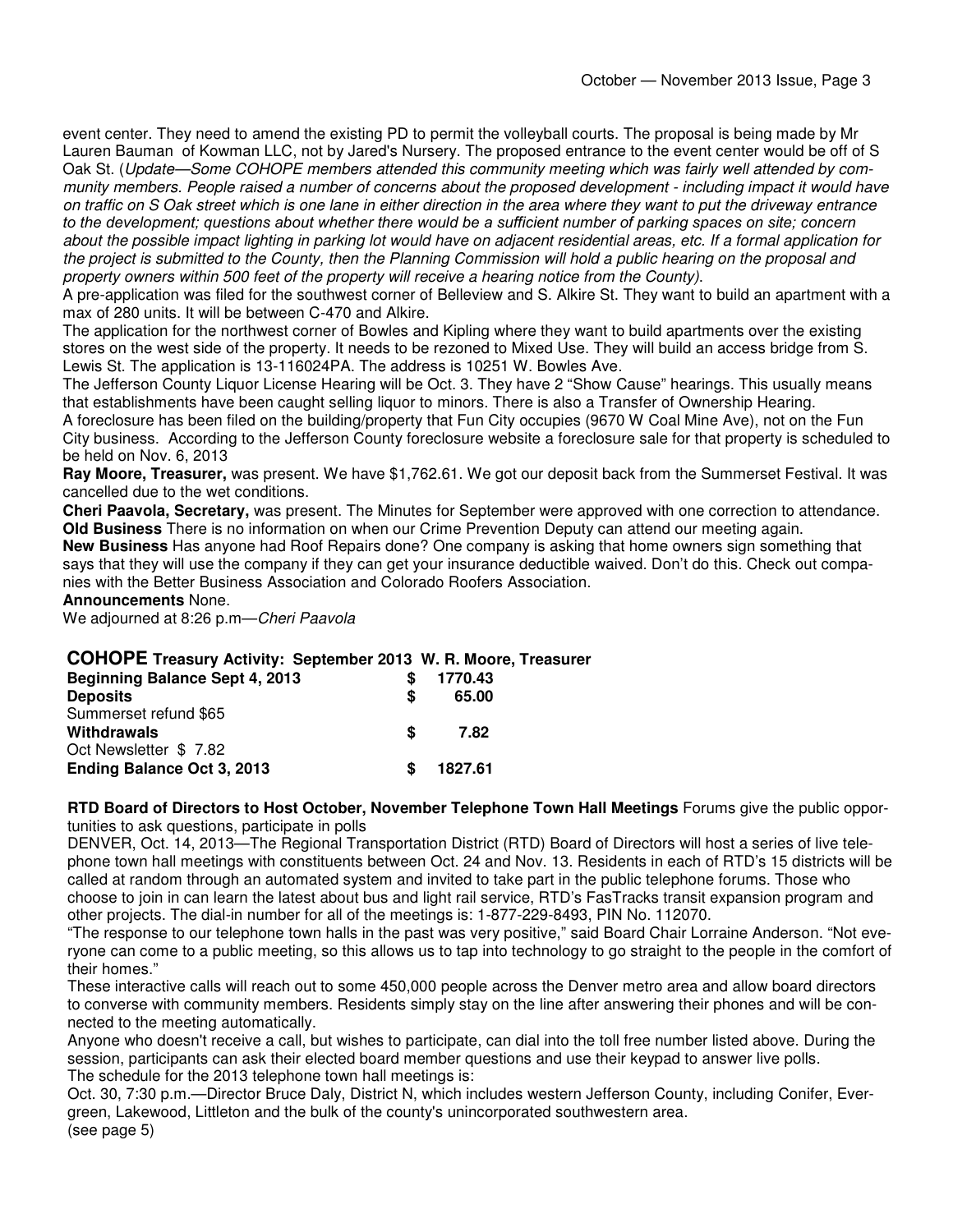# THE BACKYARD

## Columbine Hills Civic Association

From **Draft Minutes of the September Board Meeting** The meeting was called to order at 9:10 by Secretary Randy Montgomery. There were six board members and one homeowner in attendance.

**Treasurer Report** Colorado Lasertype bill was paid.

**Old Business** Dumpster Day is October 5th. The November meeting will be at St. Philips Lutheran Church at the corner of W. Ken Caryl Ave. and S. Kendall Blvd. At meeting time there did not seem to be much interest in the fall garage sale. This information resulted in discussion on media information and placement of signs.

The Holiday Hayride of December 7th needs to be confirmed.

Foothills Park and Rec. will proceed with installation of bike racks and some benches.

**New Business** The Columbine Hills Civic Association needs to register as a non-profit organization and also with the state as a Civic Association. New laws passed in this last legislative session require that voluntary HOAs and Civic Associations register with the state. In past years it was just the mandatory associations that were required to register.

The pre-school cottages on W. Elmhurst Ave. have been sold and are under renovation to be converted into residential housing units / private dwelling units.

A resident has offered to sell a stone slab, at a nominal sum, to replace the entrance sign destroyed on So. Kendall Blvd. Engraving and installation would be required. Discussion followed the proposal.

Dumpster Day's added feature is to request donations to be given to a local food bank and also used children and adult books be donated to the CHE school's "Give and Take Book Box." Donation boxes will be available at the Dumpster Day site.

Motion was made to adjourn at 10:45 a.m.—Randy Montgomery, Secretary

## Columbine Knolls South II REVIEW

From **President's Corner** I The highlight of this month's CKSII HOA Board of Director's meeting was the presentation and discussion of covenant renewal for Sections 2 & 3 with Candyce Cavanaugh, legal counsel for the Association. The Board and guests were able to ask questions and get clarification about the proposed changes to Sections 2 & 3 Covenants and better understand the process for communicating these changes, followed by the voting process.

Several Board members and guests commented on the positive results that have been noted as a result of the covenant renewal homeowners in Section 1 voted to approve in 2008. Please see the minutes for more details.

CKSII has seen an increase in the number of families with young children over the past few years and there is growing interest in planning more activities that focus on that segment of the community. If you would like to become involved, please contact me or any other board member.

Colorado is known for its abundant wildlife, and animals inevitably find their way into our communities. While most people are fascinated or delighted when wildlife, such as a fox, raccoon or skunk, wander into their neighborhoods, these incidents can cause serious problems. Jefferson County Animal Control Officers are not authorized or trained to handle nuisance wildlife; however, there are many resources available, nonprofit and for-profit, to manage the situation.

Animal control does not endorse any particular service or company and strongly recommends that consumers check references, licenses, insurance and bonding before hiring any company.

Colorado State Division of Wildlife: 303-291-7227 Critter Control: 303-274-8837 Urban Wildlife Rescue: 303-340-4911 Animal Damage Control: 303-884-9100 Acorn Wildlife Control: 303-979-0900 Urban Wildlife Services: 303-588-1869 All American Wildlife Damage Specialist: 303-840-7743 All Animal Control of Denver: 303-452-2113 EnviroCritter: 720- 295-7378AGD Varmint Control: 303-748-8879— Stephanie Haberkorn, President

From **Board Meeting Minutes – September 10, 2013** President Stephanie Haberkorn called the meeting to order at 7:00 pm. Board members Stephanie Haberkorn, Jon Brouillet, Tom Tellschow, Debbie Opperman, John Schutt and Bob Pelligrini were in attendance along with Roger Borcherding of DARCO Property Management, Candyce Cavanagh -OCH- Attorney at Law, Brian Newman – Integrity Roofing systems and 4 homeowners.

TREASURER'S REPORT: Debbie reported the HOA currently has 303 members.

ACC COMMITTEE: Tom Tellschow reported eight requests, all approved, with two in pending status. Applications were for roofing and screening.

MANAGEMENT REPORT: Three inspections were completed. Twenty-one notices or personal contacts were generated in August. Violations were for trash cans in front of house, dry grass, dead foliage, weeds, basketball hoop in street, screens and fencing. Also noted were several fencing issues along Wadsworth. There has been an increase in the number of homes for sale as home values increase. Bob Pelligrini brought up a concern regarding the amount of posted con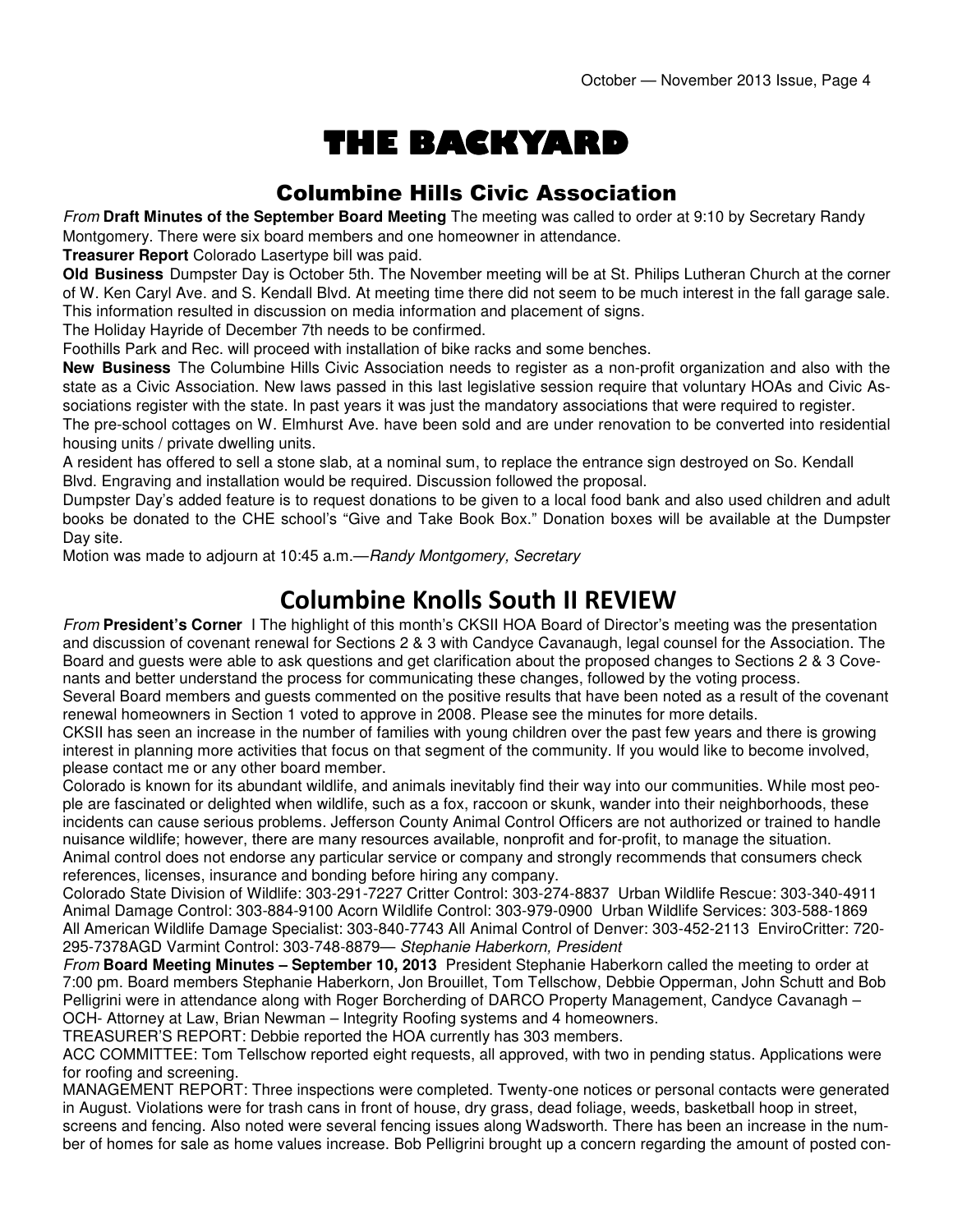tractor signs in the neighborhood due to the most recent hail/rain storm. Roger Borcherding of DARCO Property Management will be looking into the issue and will address accordingly.

LANDSCAPE COMMITTEE: Bob Pelligrini reported that he verified that the planters at the Chatfield entrance are functioning and will provide enough water for the new plantings. A big thank you to the volunteers who assisted in the planting efforts. Stephanie Haberkorn mentioned that the irrigation system for the planters needs to be checked every spring to verify that it is functioning properly.

COVENANT RENEWAL: Candyce Cavenaugh, HOA Attorney, made a brief introduction of her background/experience. She assisted the HOA in reviewing and issuing updated Section #1 Covenants. She will be assisting the HOA in providing updates to adopt the Section #1 Covenants to Sections #2 and #3. Hard copy handouts of the Guide to the CKSII Homeowners Revised Covenants dated 10/08 were distributed to the Board outlining what changes were made for Section #1. Candyce answered questions regarding home business, schedule and roles and responsibilities of the HOA during this process.

NEW BUSINESS: Homeowner asked that if construction of a "tree house" is planned would an ACC form be required? It was the opinion of the HOA board members that an ACC form must be submitted for approval. John Schutt is still working with Waste Management to "bundle" days together for trash pickup. Homeowner Jennifer Blake wondered if there was any interest in the neighborhood to form a Mom's Group as she would like to be contacted if there are any ladies interested. Stephanie Haberkorn will be getting with Bob Haberkorn to set up a Social Committee meeting to go over details of the upcoming Holiday Hayride.

The meeting was adjourned at 8:10 p.m.

## WoodBourne

From **Notes From the Board** The The September Board Meeting was held on September 18, 2013. Several important issues were discussed at the meeting.

Effective January 1, 2014, our monthly dues will increase by \$3.00 per month to \$54.00 per month. We have not increased the monthly dues in several years. However, our annual costs have increased each year. We firmly believe that Woodbourne provides a great value for your monthly dues. Our association is in great financial condition, but the annual operating cost increases cannot be ignored and the Board wants to maintain that financial strength. Many of you have volunteered to help make this community great and we want to continue that tradition. If you have questions about the rate increase, please feel free to call me at 720-220-6805.

The clubhouse may need to be temporarily closed for roof repairs. Our clubhouse took a good hit in the hailstorm. On September 23, 2013, Board members met with the insurance adjuster to start the claim process. Our pool furniture also took hard hit but, fortunately, it was very near the end of its useful life. The pool furniture lasted longer than anyone thought it would. We will keep you posted if the clubhouse needs to be closed during any of the repairs.

Not all of the articles in our newsletter are written or submitted by the Board or Woodbourne residents. Sometimes our publisher, Colorado Lasertype, adds filler articles to our newsletter. Last month, such an article (concerning inBloom) was included in our newsletter and it caused a bit of discussion. The Board did not write or endorse this article one way or the other. I would like to remind everyone that Woodbourne does not pay for our newsletter and the newsletter is delivered free to each of us by the swim team in exchange for the use of our pool during the summer.

Mark your calendars for the Holiday Hay Rideon December 20, 2013, from 6:00 p.m. to 8:00 p.m. This is always a fun event. More information will follow as we get closer.

Please remember that if you use the clubhouse, you are fully responsible for cleaning the clubhouse after your activity. Try to leave it the same, or better, than you found it. Last month in the newsletter we asked for volunteers to form a garden club to help with the front entrance at Freemont and South Simms streets. We did not get a single phone call. We are asking again for volunteers. Please consider helping out with this good cause.

Please contact the Woodbourne Community Manager, Kim Herman, with Management Specialists at 720-974-4234 with any questions.— Jay Hansen, President

Nov. 6, 7:30 p.m.—Director Jeff Walker, District D, which covers parts of Bow Mar, Denver, Englewood, Lakewood, Littleton and Sheridan.

Nov. 7, 7:30 p.m.— Director Kent Bagley, District H, which includes all or parts of Englewood, Littleton, Cherry Hills Village, Greenwood Village, Highlands Ranch, Centennial, Columbine Valley and Lone Tree.

Nov. 7, 7:30 p.m.— Director Kent Bagley, District H, which includes all or parts of Englewood, Littleton, Cherry Hills Village, Greenwood Village, Highlands Ranch, Centennial, Columbine Valley and Lone Tree.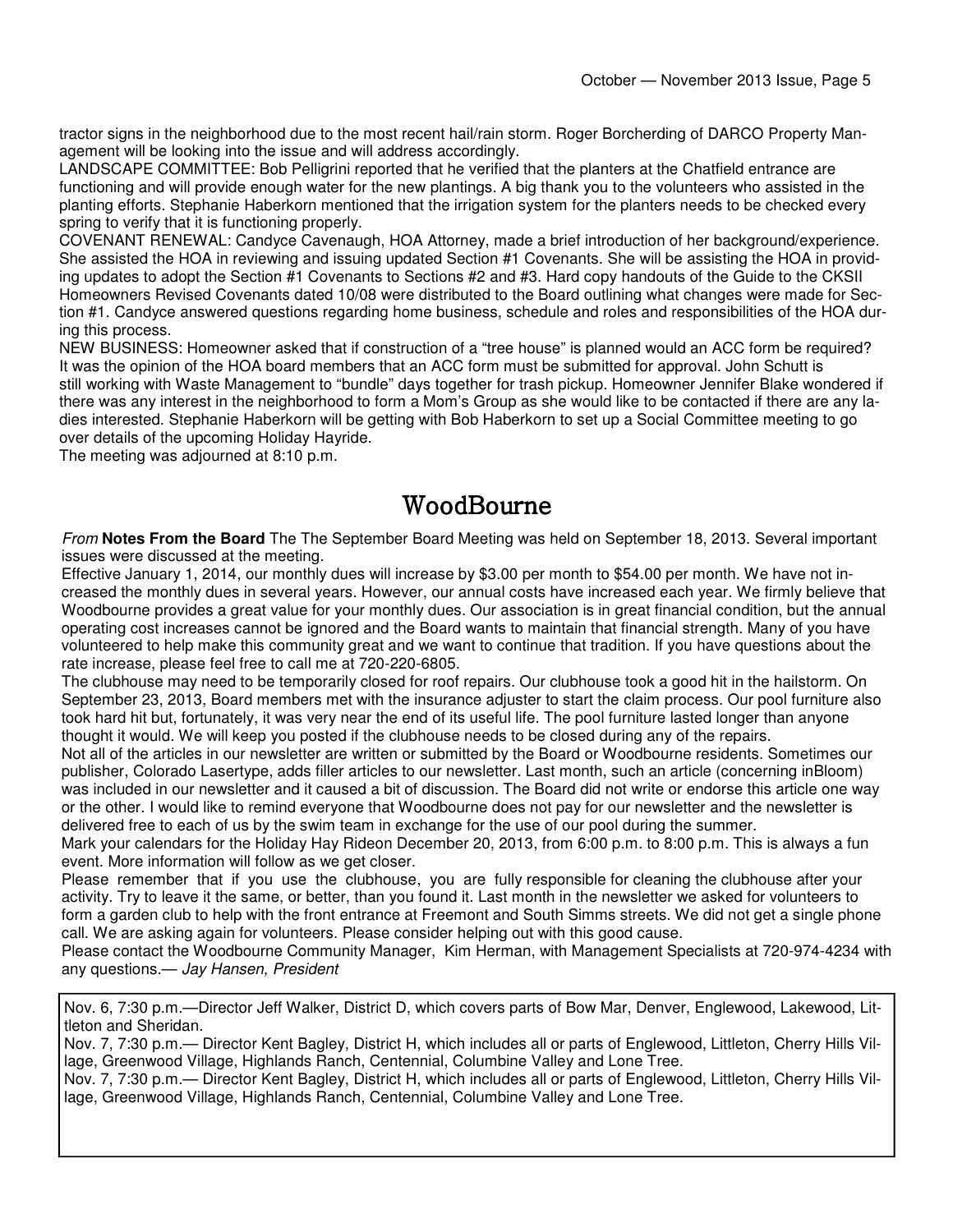## The Leawood Rapporter

From **Leawood Recreation and Park District Minutes of September 11, 2013** The meeting was called to order at 6:40 p.m. at Leawood Elementary School by President Kyle Sargent. Members present were: Linda Smith, Donna Snyder, Charlie Campbell, Mibby Luedecke, and Dave Padilla, Parks Manager. Residents Matt Ericksen, Diane Norell and Ike Nelson were also present.

Public Comment –A resident reported an encounter with two walkers on the path at Sheridan who insisted he get off his bike and walk around them because they were walkers. They claimed he had no business on a bike on the path. The resident said he had read the minutes from the August meeting where we were looking into options relating to safer interaction of bikers and pedestrians. He brought documentation from the Colorado Revised Statutes (C.R.S. 42-4-1412 (2013)) relating to bikers and electrical assisted bikes. Board members said we were looking for appropriate signage to advise both riders and walkers to be aware of one another. The resident suggested we have a campaign of some kind to educate users of the paths. We will discuss again at the next meeting.

Another resident asked the board's intent of adding more trees to the west end of Weaver Park along the south boundary of several large home sites. Dave said we needed to trench the area and add a water line in order to be able to water the trees. We would add this to our project list for 2014 projects. We mentioned that, as was planned for all the parks, more trees would be added proactively to mitigate any future loss of existing trees, such as the area near the large cottonwood tree on the other side of the path in Weaver Park. A line would need to be trenched for this area also; so we would consider doing it all at the same time. The other item mentioned was to add landscaping to several of the bridge

areas. This is on our project list, but has not been completed yet. It was also mentioned the civic association would like more information as to what the District is doing on an ongoing basis. The board noted that we publish our minutes in the Rapporter each month, as well as provide minutes to the Vintage Reserve HOA, and always welcome anyone to come to our meetings. The board asked if the Civic Association was concerned that the Rapporter was no longer an effective way to communicate to the residents. The board also said that the Civic Association had from time to time sent a representative to the park board meetings, but hadn't done so for most of this year. The resident said he would be attending meetings as the representative for the civic association.

Treasurer's Report –Donna submitted the Treasurer's Report and bills to be paid. Invoices include: United Site Services, L&M for grass cutting and plantings at Tract T, Denver Water, Excel for regular service and repair to lights at Weaver

Park, Creekside Gardens for plants, Weston Landscape for coring at Weaver Park for irrigation and utility lines, KS Electric for locates, Sturgeon Electric, invoice for mulch at Weaver and Leawood Parks, Dave's invoice and reimbursement to petty cash. Most of our issues with Denver Water have been resolved, but billing is still incorrect. Charlie moved the report be approved and bills paid. Mibby seconded and the motion passed. Donna asked to research a better place for our accounts that may give us more interest income.

Parks Manager Report –Dave gave a great presentation on the Tract T xeriscape project and a detailed account of the problems with electrical work related to the Weaver Park Pavilion and controller for the irrigation at the soccer fields in Weaver Park. He had several contractors working with him to find the cause of the problems. They spent a considerable amount of time trying to find lines and wiring issues. Issues included a likely lightning strike burning out the GFI's installed in the pavilion, as well as the age of the existing electrical lines. The problem has been solved and irrigation lines have been repaired. Doggie bags were checked and replaced as needed. L&M removed trash, mowed and trimmed all parks. Recreation Plus changed out the damaged tunnel in the play area at Weaver Park. Drip lines were checked for the trees on the Weaver Drive parkway. The contractor for Urban Drainage planted six new trees and re-seeded the hillside area at the re-stabilization area.

#### Correspondence –None

Old Business –Amy Abraham of Powered By You asked for an extension of her permit to use Leawood Park on Saturday mornings for the boot camp she is offering. Charlie moved to extend her permit to the end of October. Kyle seconded and the motion passed. Kyle will submit an invoice to her for the use of our park. The Leawood Elementary School PTSA is looking for sponsors for their Fun Run on October 5 starting and ending in Leawood Park. The run will snake thru the Leawood community. Charlie moved we contribute \$500 to the run. Linda seconded and the motion passed.

Conversation and plans for 2014 budget will begin in October. The project 2013 list will be reviewed and revised as needed.

Future Meetings Wednesday, November 6, 2013, 6:30, Leawood Elementary School Wednesday, December 11, 2013, 6:30, Leawood Elementary School

The meeting was adjourned at 8:20 p.m— Linda T. Smith, Vice President and Secretary

From **Leawood Civic Association Minutes**, **September 10, 2013** Picnic: The picnic tally was updated to a total of \$1,592 with an income of about \$642 for a net cost of \$949. An estimated 150 people attended the most successful Leawood Picnic yet.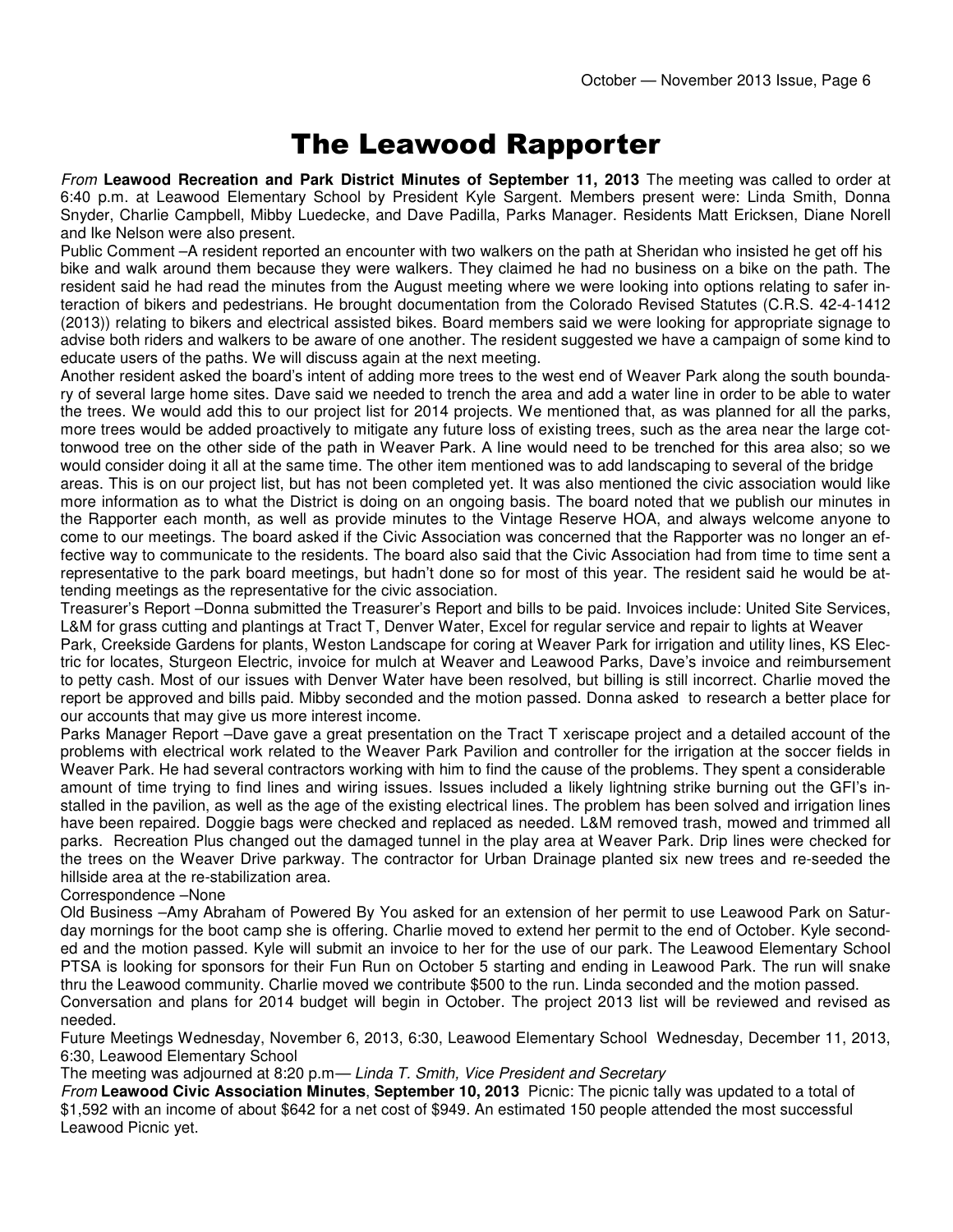Membership: Paul will update the 2013 membership list for a final tally. Starting next year Paul will also track the various payments in the membership list which means Richard will not have to track a separate list. We want to decide on either mailers or flyers for next year›s membership drive and make it happen.

Treasury: Richard will need to make some additional adjustments to the scholarship fund based on totals on the web payments that were not accounted for. He did start putting money from the bake sale and other donations into a separate scholarship savings account. Richard still needs to ask/invoice the Park Board for their \$250 donation.

Upcoming Events/Planning: Mike proposed that the Santa Party be on Wednesday, December 4th as not to conflict with the Park Board meeting, with Holiday Lights judging on the weekend of the 13th -15th. We also need to get volunteers to be judges and put that in the Rapporter.

Rapporter: Mike and Laurel have discussed the need to redesign the front page of the Rapporter to a more modern look and make the front page more static. It is open for input.

## Williamsburg II News

From **President's Message** Indian summer. Warm days. Cool nights. Love this time of year, albeit without all the flooding. Ironic how mention was made in the September newsletter by myself and our gardening contributor about how summer had been relatively mild, however those thoughts came about in late August as the newsletter was coming together. Then BANG! Here comes a massive hailstorm, shredding roofs, gardens and landscaping. The flurry of new roofing will be with us for some time. And then a week of rain and the ensuing flooding in September! Though lawns are green and lush again, the price isn't worth it. Let's hope for a mild Fall and a winter with cold and snowfall that's manageable. Speaking of snowfall, the holidays will creep up on us quickly, whether we like it or not. Mark your calendars now for our annual Christmas Hayride scheduled for Saturday December 14th as well as the annual home Christmas Lighting Eventon Wednesday evening, December 18th.

Williamsburg II remains a great community in which to work and live. Thank you to all who contribute, cooperate and work hard to keep it that way.

From **HOA Meeting Minutes for September 10** Mike Eppers called the meeting meeting to order at 7:10 p.m. In attendance were Mike Eppers, Susan Ganz, Bill Ganz, Deb White, Winnie Burdan and Sharon Erickson.

Newsletter/Web page: Address for one of the Yard of the Month winners was not correct. Correct address will be checked and noted in next month's newsletter. We apologize for the error. Mike will contact Kathy Morelli and have her upload the Treasure's Report and a statement about CIC (Common Interest Community) document information to the web page. Title companies and Realtors request this information as one of the real estate contract requirements. Treasurer's Report: Susan Ganz presented the Treasurer's report. All bills have been submitted and paid. Balance in account as of 9/4/2013 is \$3145.34. Income is on track to cover the remainder of the year's events.

Architectural Committee Report: One request concerning repainting of a house was received. The board does not need to approve painting projects and Bill let the homeowner know that he could proceed without approval needed. New Business: The board again discussed other events the HOA could sponsor. One suggestion was sponsoring a

shredding truck ("document destruction") for homeowners. The board will follow up and gather additional information concerning cost and logistics.

The board would like to have feedback and other suggestions from homeowners. Meeting adjourned at 8:00 p.m.



Cohope Road cleanup day Oct 6 2013 (Diane Suchomel picture missing)

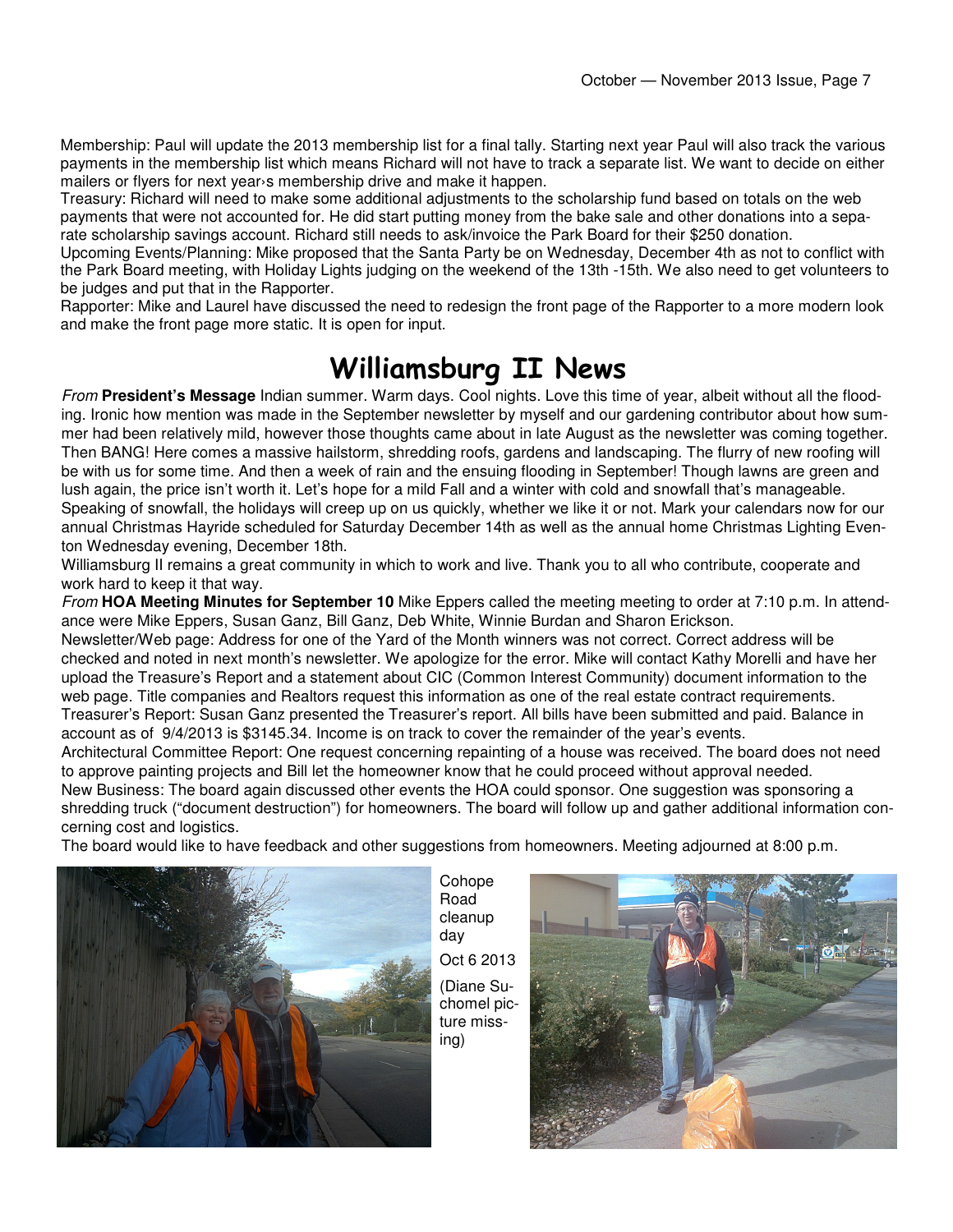### **Jeffco Public Schools news – October, 2013 by Beverly Craddock, Communications Services,**

**Jeffco school earns national honor** Ralston Elementary School is a 2013 National Blue Ribbon School award winner. The school is one of only five Colorado public schools chosen for the honor. According to U.S. Secretary of Education Arne Duncan, "National Blue Ribbon schools represent examples of educational excellence, and their work reflects the belief that every child in America deserves a world-class education."

**School interest nights begin** Many Jeffco schools hold interest nights for parents and students who are considering enrollment. Specific dates and locations can be found on the district webpage at

www.ieffcopublicschools.org/enrollment/interest\_nights.html.

**STANDLEY LAKE WINS PEACEJAM AWARD** Students involved in Standley Lake High School's Day Without Hate have been honored for their work to fight school bullying and violence by teaching tolerance and kindness. The PeaceJam Global Call to Action Award recognizes the school's impact to inspire Jeffco students to stand up for peace. "We are just so thrilled to have you all be the awardees for the impact that you've had since 2007, you started with 12 students who needed to do something," ," said PeaceJam Foundation spokeswoman Kate Cumbo. "And last year alone you had 120,000 students participate in a Day Without Hate."

**STUDENTS REACH OUT TO LOCAL FLOOD VICTIMS** More than 80 students from Lakewood's Jefferson County Open School recently offered help to Colorado flood victims. Three groups headed out to help in partnership with Boulder Flood Relief. One group went to the Four Mile Community Center in Boulder and organized hundreds of donations to be given to flood victims. Another group went to Longmont to clean up the damage done at a manufacturing business to help them get back up and running. The last group went to a mobile home park in Milliken to clean and help tear down damaged homes. The students feel grateful that they got this opportunity and were able to give back to the community.

**BCC Presented with Preliminary Budget The** BCC was presented, at both the Oct. 8 staff briefings and the Oct. 15 public hearing, with the 2014 Preliminary Budget. The BCC was also presented with the Public Trustee's Budget at the public hearing. Due to changes in state statutes, the Public Trustee's budget is prepared separately.

The preliminary budget is the initial presentation of the entire county budget. It provides the opportunity for the commissioners to meet with the public, elected officials and county staff to provide input and fine tune the budget before the commissioners adopt the final budget later in the year. Staff will continue to meet with the commissioners to review department and elected official budgets between now and the final adoption on Nov. 26.

Some 2014 guidance included keeping operational budgets flat; merit increases for employees; and business cases and capital projects will be considered but limited due to revenue forecasts. Some realties the county faces as it works on the budget are increases in demand for services, especially for Human Services; declining state and federal funding; employee retention; and the costs associated with recovering from the flood damage.

The proposed 2014 budget is \$478.7 million. This includes \$87.3 million in transfers between departments and \$18.6 out of the fund balance to cover expenditures that the revenues will not cover.

The proposed budget will be before the board for final adoption on Nov. 26. The hearing is open to the public and will be during the board's hearing agenda. BCC meetings are on Tuesdays at 8 a.m. in the first floor hearing room located in the Administration and Courts Facility, 100 Jefferson County Parkway.

The preliminary budget can be viewed online at www.jeffco.us/budget.

**Apply for Housing Authority Board** The Board of County Commissioners is looking to fill an upcoming vacancy on the Jefferson County Housing Authority Board

This board provides oversight on a variety of affordable housing programs for the residents of Jefferson County. Board members are required to be from Jefferson County and are appointed to five-year terms.

**How to Apply** Applications can be found online or by calling the commissioners' office at 303-271-8525. Applications can be emailed to commish@jeffco.us or mailed to:

Jefferson County Commissioners Office,100 Jefferson Parkway, Suite 5550, Golden, CO 80419 Completed applications must be received by Nov. 1, 2013.

To learn more about volunteer boards, go to www.jeffco.us/bcc and click on the volunteer boards link on the left. **Cultural Council Vacancy** Do you love the arts and sciences and want to get more involved in your community? The Jefferson County Cultural Council has an upcoming vacancy for the Commissioner District 2 that serves central Jefferson County in the communities of Golden, Lakewood, Wheat Ridge and Edgewater.

This board serves as an advisory body to the Board of County Commissioners regarding the distribution of Tier III funds generated by the Scientific Cultural Facilities District (SCFD).

Since 1989, the SCFD has distributed funds from a 1/10th of one percent sales and use tax to cultural facilities throughout the seven-county Colorado metropolitan area. Each county is provided with the funds collected within that specific county for distribution. The funds support cultural facilities whose primary purpose is to enlighten and entertain the public through the production, presentation, exhibition, advancement and preservation of art, music, theatre, dance, zoology, botany, natural history and cultural history.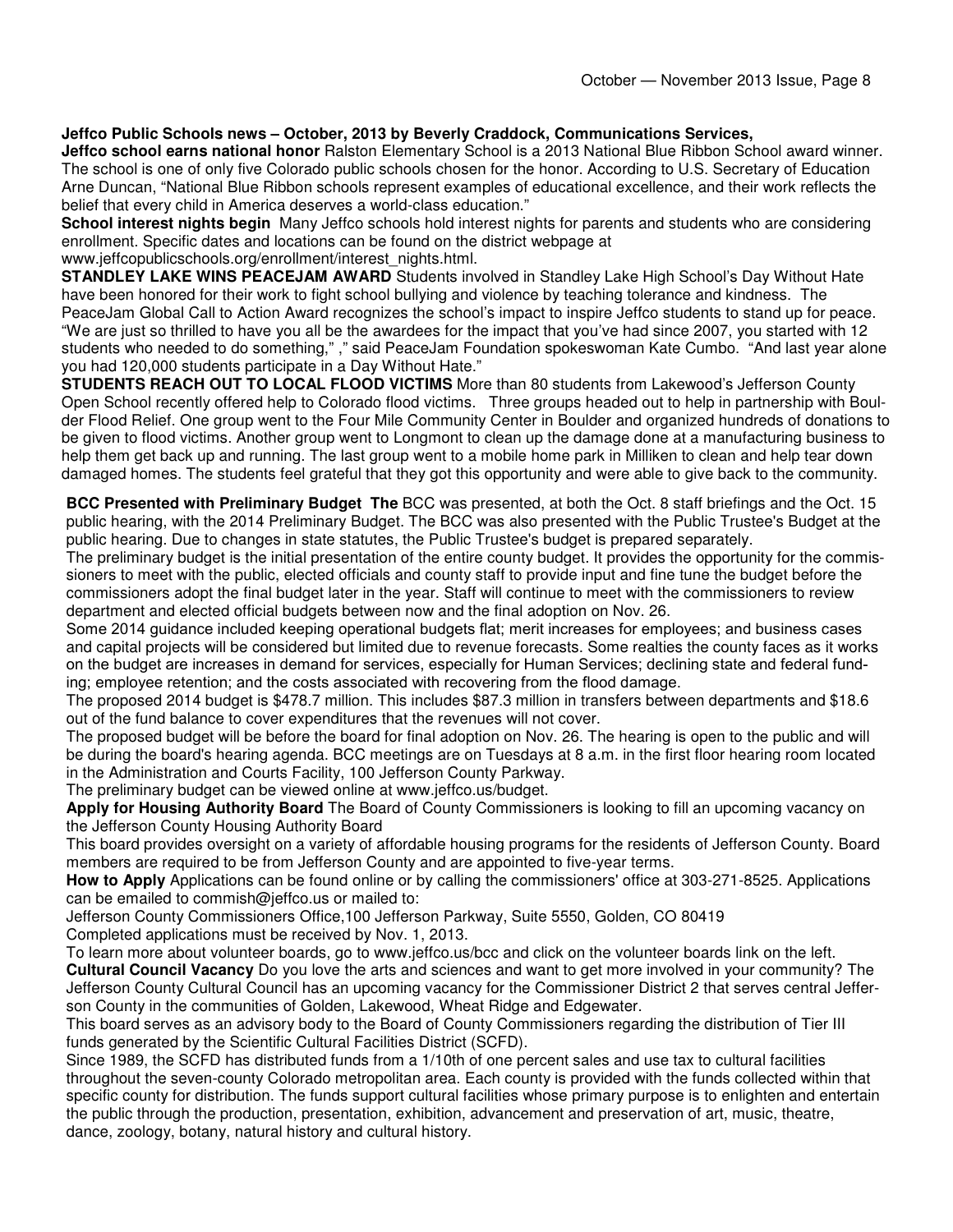**Dog Licensing**—By Sheriff Ted Mink—The Residents in unincorporated Jefferson County have been required to license their dogs since 1994. In 2007, Lakewood, Golden, Wheat Ridge, Westminster, and Arvada joined the county's licensing program and residents in those cities have been required to license their dogs ever since.

The original purpose of the county licensing program was to expedite returning pets to owners, to encourage the spaying and neutering of dogs by offering a reduced license fee, to establish a fund to pay for medical treatment of injured stray animals, and to provide a source of revenue to move the animal control operation toward self-sufficiency.

In 2007, although the primary purpose remained the same (returning pets to owners), the focus changed to raising money to build a much needed new animal shelter to replace the old and non-

functional Table Mountain Animal Center. Consequently, residents now have the new Foothills Animal Shelter that offers excellent services for county pets and county residents.

Now that the shelter has been built, the focus is changing once again and animal license fees will be used to support operations at the Foothills Animal Shelter. Due to this change, the board of directors decided that Foothills staff should administer the licensing program instead of the sheriff's office. This change took place in July of 2013.

The license fee has always been a source of revenue to support providing services (animal control and sheltering) to the citizens of the county and is necessary for continued operations.

Although the sheriff's office will no longer be administering the program, we will continue to enforce the requirement in unincorporated Jefferson County as our experience and our motto has always been that "a dog license is a ticket home."

Please note, as of July 20, 2013 owners with licensed pets, will now receive renewal notices from PetData, Foothills Animal Shelter's licensing partner. If you have never licensed your pet, or have any questions, the below information will assist you with the licensing process.

The below information is provided by Foothills Animal Shelter

If lost, could your pet tell anyone where they live? Could your pet hop on a bus, jump on the light rail or call a cab? Unfortunately, none of these options exist for your beloved animal. We want to ensure that you and your pet are never separated. So we offer an annual license to help you and your pet enjoy a long, happy companionship.

**Benefits of a License in Jefferson County:** You can be contacted immediately if your missing pet is found. As a responsible pet owner, you avoid receiving a fine for having an unlicensed dog. Your pet licensing fee helps support Foothills Animal Shelter -where thousands of homeless pets are cared for each year.

**Does your pet need a license?** All dogs 4 months of age and older must be licensed with Foothills Animal Shelter within 30 days of living in unincorporated Jefferson County or the cities of Arvada, Edgewater, Golden, Lakewood, Westminster or Wheat Ridge. You may choose to license any cat or other pet that might benefit from pet licensing services.

**Annual Registration Fees** \$15 per year if your pet is spayed or neutered \$30 per year if your pet is unaltered **Rabies Vaccination.** To obtain a pet license, by law, you must present a current rabies vaccination certificate (not just a rabies tag). Is your pet due for a rabies vaccine? Weekly affordable clinics are held at Foothills Animal Shelter and throughout our community.

**License or Renew Your Existing License** In Person: There are 50 licensing sites conveniently located throughout Jefferson County. Online: Register for a new pet license or renew your pet's existing license. Mail: Contact PetData, Foothills Animal Shelter's licensing partner.

**Update Your Information** Updating your contact information or your pet's information is simple (such as a change in address, if you no longer own your pet or if your pet has passed away). Call: 303-278-7577 (8 a.m. - 6 p.m. Monday - Friday, Mountain Standard Time). Online: Update your information

**Found a Pet With License Tag?** If you have found a pet with a license tag labeled Jeffco License or Jeffco Lic, the below steps can help the lost animal get home quickly.

Online: Tag Look-up allows you to contact the owner directly, if they have released their information for this search. Questions About Pet Licensing

Online: www.FoothillsAnimalShelter.org/License

Call: 303-278-7577 (8 a.m. - 6 p.m. Monday - Friday, Mountain Standard Time)

**Holiday Shopping Safety Tips** Don't leave purchases in plain view in your vehicle. If you're making multiple stops on your shopping trip, place all of your purchases in your vehicle's locked trunk or otherwise out of sight. The parking lots are teeming with people, one of whom might have a different idea about who should get those new gifts.

Be vigilant, especially after dark. As you come and go from stores and malls during the holiday season, be aware of your surroundings. Don't get so absorbed in your phone conversation that you fail to recognize what's going on around you. If you're carrying a purse, hold it close to your body. If you're walking through parking lots at night and feel unsafe, ask store security for an escort, or walk out with other shoppers.

Sheriff Ted Mink